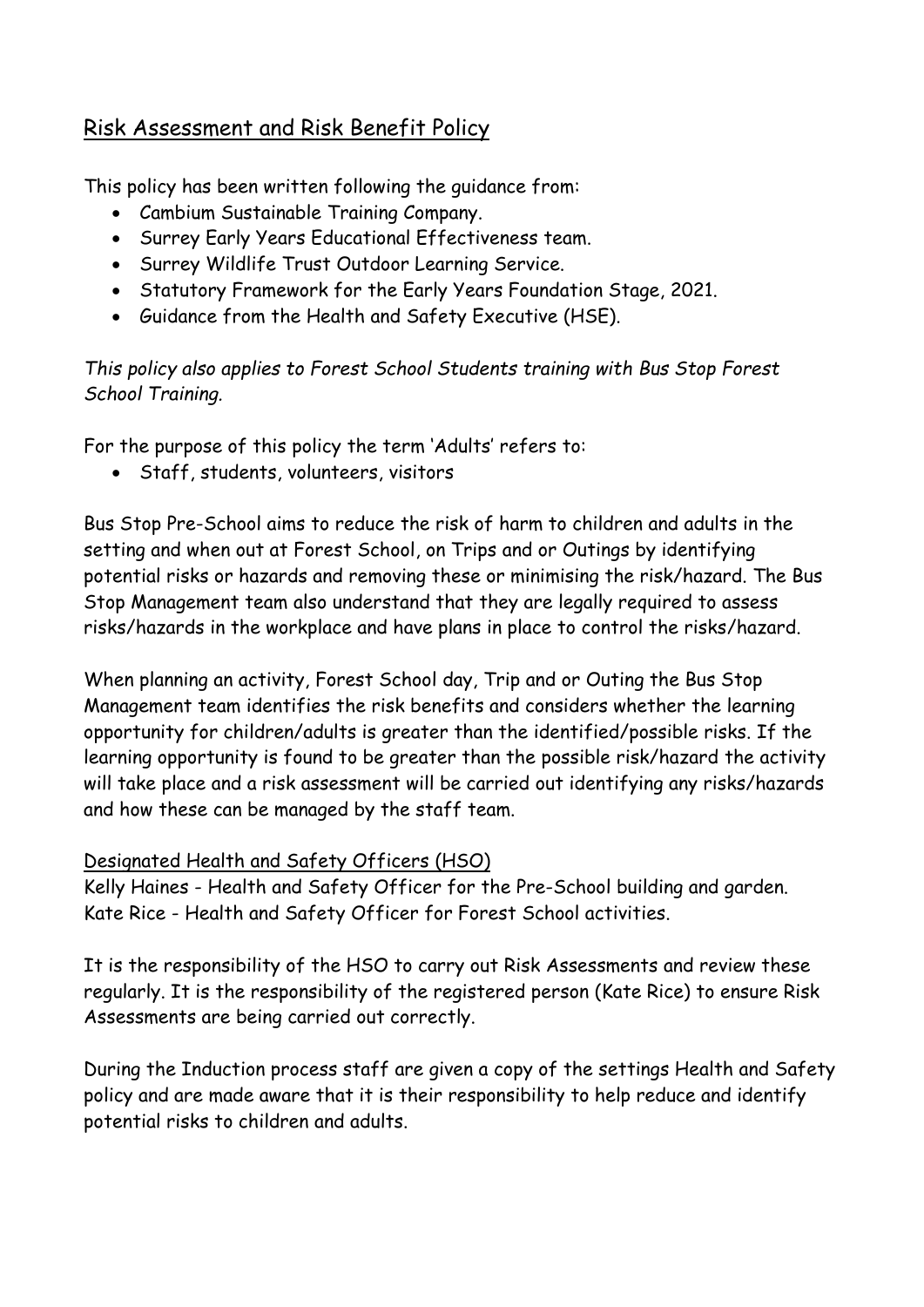Below is a list of Risk Assessments and policies that are in place in the setting to help reduce risks:

- Daily Checklist.
- Kitchen Risk Assessment.
- Toilet Risk Assessment.
- Toilet Cleaning Daily Checklist.
- Cosy Room Risk Assessment.
- Busy Room Risk Assessment.
- Bug Rug Room Risk Assessment.
- Hallway Risk Assessment.
- Garden Risk Assessment.
- Trip, Forest School and Outings Policy.
- Health and Safety Policy.
- Forest School Daily Risk Assessment This includes a section for new/unexpected risks identified during a session.
- Forest School Shed Risk Assessment.
- Using and Maintaining Tools Risk Assessment.
- Camp Fire and Kelly Kettle Risk Assessment.
- Walking to Site Risk Assessment.
- Mobile Phone and Camera Risk Assessment.

This list should not be viewed as exhausted.

Risk Assessments for spontaneous activities or Trips may not always be recorded, it is the role of the staff team to manage the risk of the activity and make changes or stop an activity if risk to children or adults arise.

When completing a Risk Assessment, the following points are considered:

- Risk Benefit and Learning Opportunities.
- Potential Hazard/Risk identified and risk scale.
- Who may be harmed and how?
- What are the precautions in place?
- Evaluate precautions in place, are they adequate?
- Review the risk scale and further action needed,
- Date of review and by whom it was completed.

If a risk is deemed too great than the object and or activity is stopped/removed until a thorough Risk Assessment can be completed.

## Forest School Training and Students:

Forest School Training Risk Assessments and Risk Benefits are in place at Bus Stop and are reviewed regularly by Kate Rice and Kelly Haines – Forest School Trainers.